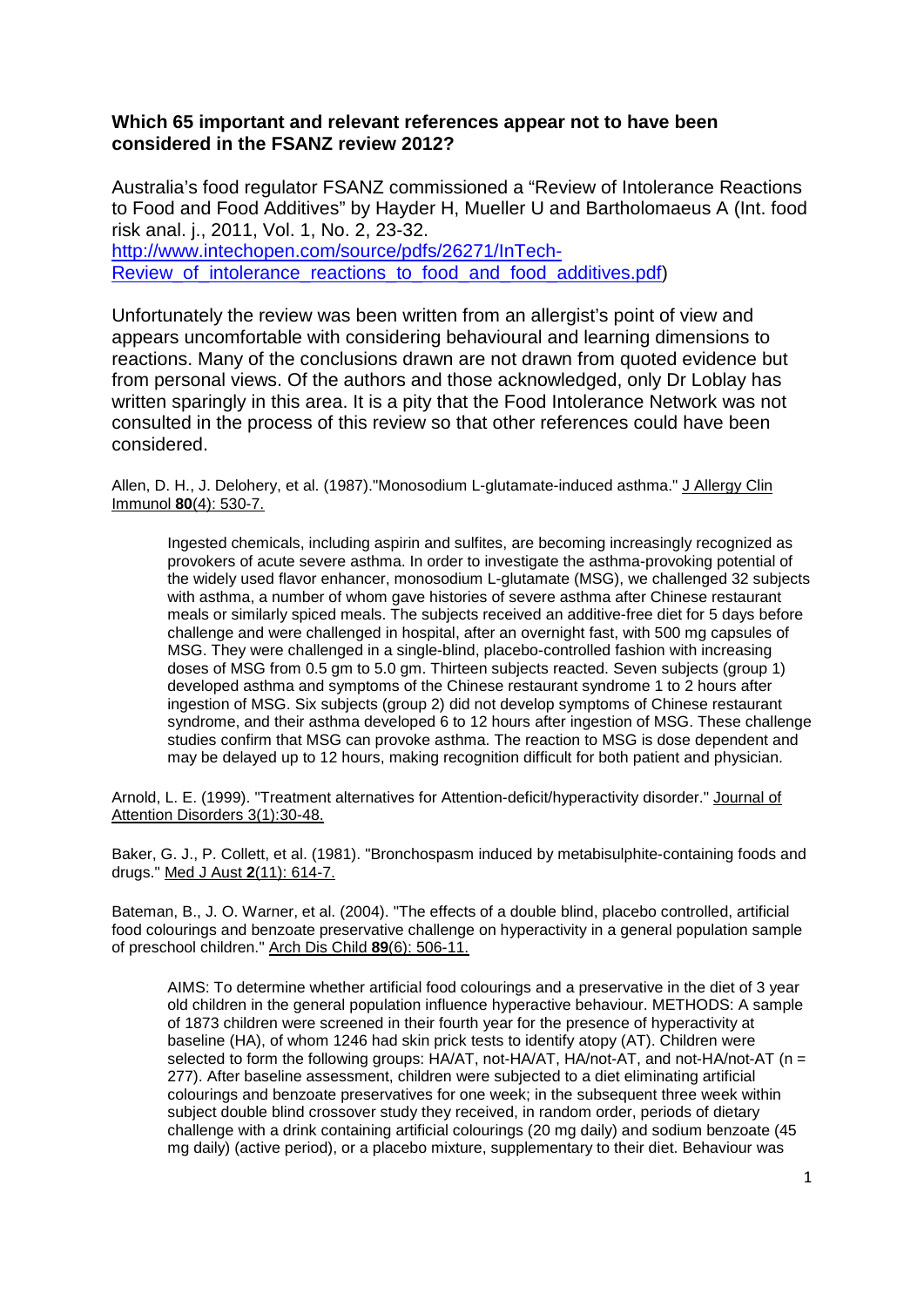assessed by a tester blind to dietary status and by parents' ratings. RESULTS: There were significant reductions in hyperactive behaviour during the withdrawal phase. Furthermore, there were significantly greater increases in hyperactive behaviour during the active than the placebo period based on parental reports. These effects were not influenced by the presence or absence of hyperactivity, nor by the presence or absence of atopy. There were no significant differences detected based on objective testing in the clinic. CONCLUSIONS: There is a general adverse effect of artificial food colouring and benzoate preservatives on the behaviour of 3 year old children which is detectable by parents but not by a simple clinic assessment. Subgroups are not made more vulnerable to this effect by their prior levels of hyperactivity or by atopy.

Baud, O., V. Laudenbach, et al. (2001). "Neurotoxic effects of fluorinated glucocorticoid preparations on the developing mouse brain: role of preservatives." Pediatr Res **50**(6): 706-11.

Prenatal betamethasone (Celestene) therapy reduces the incidence of brain damage, whereas prenatal or neonatal dexamethasone (Soludecadron) increases the risk of brain lesions or neuromotor deficits. To determine whether this increase is ascribable to the sulfites used as preservatives in Soludecadron, we investigated the effects of 12 h of exposure to pure dexamethasone, Soludecadron, pure betamethasone, Celestene, and sulfites on in vitro and in vivo death of neurons cultured under basal conditions or with excitotoxic agents (Nmethyl-D-aspartate or (S)-5-bromowillardiine) or hypoxia. Apoptotic features were quantitated using a fluorescent chromatin stain (Hoechst 33258). Neuronal viability was unaffected by pure dexamethasone, pure betamethasone, or Celestene. Soludecadron or sulfites significantly increased neuronal loss. Pure dexamethasone or pure betamethasone produced a 40-50% decrease in neuronal death induced by N-methyl-D-aspartate, (S)-5 bromowillardiine, or hypoxia, whereas Soludecadron had no effect and sulfites significantly increased the neurotoxicity of excitotoxic agents. In in vivo experiments involving terminal deoxynucleotidyl transferase-mediated dUTP nick-end labeling after several i.p. injections of fluorinated glucocorticoids, Soludecadron, but not pure dexamethasone, significantly increased the number of terminal deoxynucleotidyl transferase-mediated dUTP nick-end labeling-stained cells in neocortical layers and thalamus. These experimental findings suggest that injectable dexamethasone should be used with caution during the perinatal period.

Bennett CPW, McEwen LM, et al. (1998). "The Shipley Project: treating food allergy to prevent criminal behaviour in community settings." J Nutr Envir Med **8**: 77-83.

Boris, M. and F. S. Mandel (1994). "Foods and additives are common causes of the attention deficit hyperactive disorder in children." Ann Allergy **72**(5): 462-8.

The attention deficit hyperactive disorder (ADHD) is a neurophysiologic problem that is detrimental to children and their parents. Despite previous studies on the role of foods, preservatives and artificial colorings in ADHD this issue remains controversial. This investigation evaluated 26 children who meet the criteria for ADHD. Treatment with a multiple item elimination diet showed 19 children (73%) responded favorably, P < .001. On open challenge, all 19 children reacted to many foods, dyes, and/or preservatives. A double-blind placebo controlled food challenge (DBPCFC) was completed in 16 children. There was a significant improvement on placebo days compared with challenge days ( $P = .003$ ). Atopic children with ADHD had a significantly higher response rate than the nonatopic group. This study demonstrates a beneficial effect of eliminating reactive foods and artificial colors in children with ADHD. Dietary factors may play a significant role in the etiology of the majority of children with ADHD.

Breakey, J., M. Hill, et al. (1991). "A report on a trial of the low additive, low salicylate diet in the treatment of behaviour and learning problems in children." Aust J Nutr Diet **48**(3): 89-94.

Brusque, A. M., C. F. Mello, et al. (1999). "Effect of chemically induced propionic acidemia on neurobehavioral development of rats." Pharmacol Biochem Behav **64**(3): 529-34.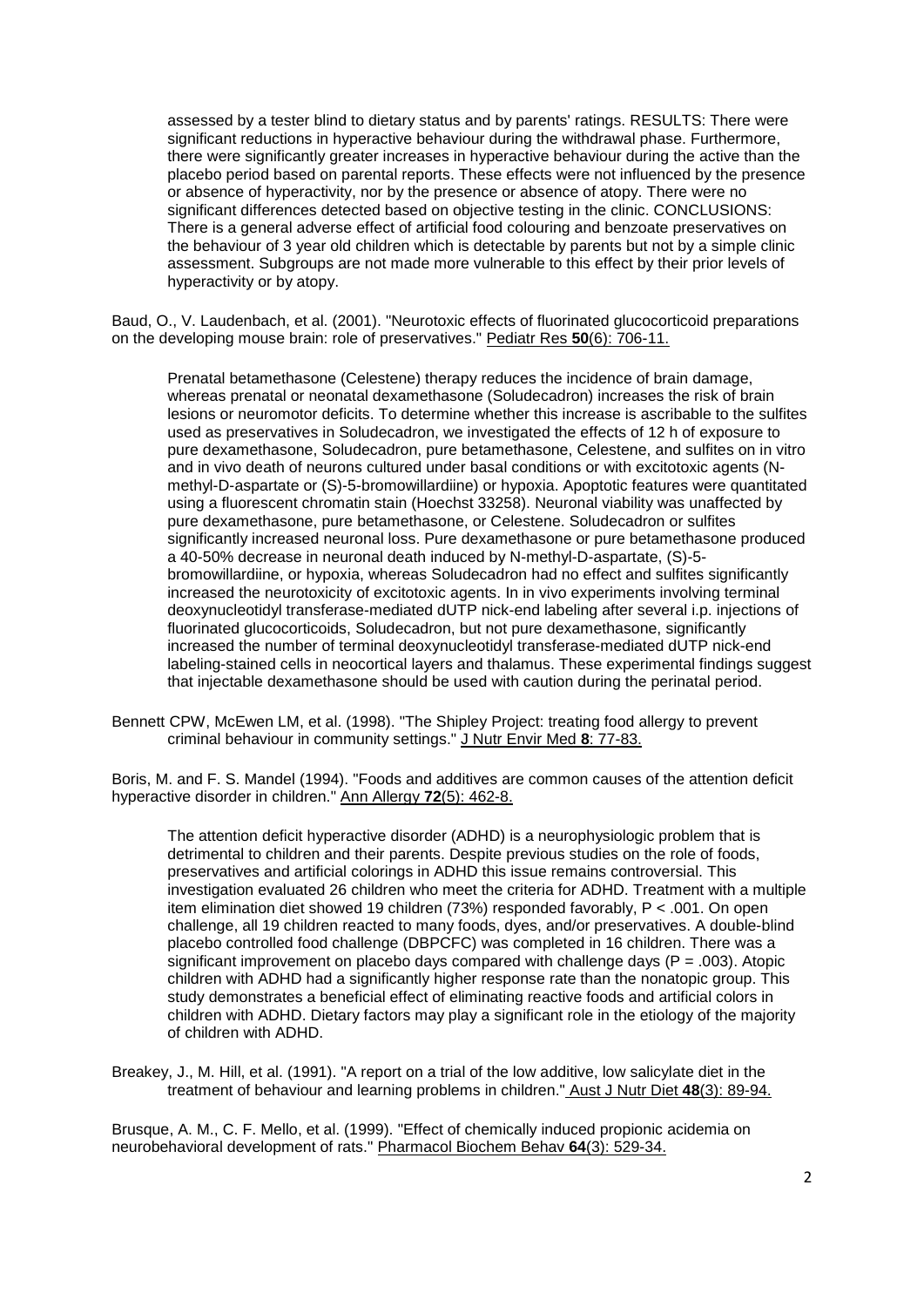High levels of propionic acid (PPA) comparable to those of human propionic acidemia were achieved in blood (1-5 mmol/l) and brain (1 micromol/g) of rats by administering salinebuffered propionate (pH 7.4) subcutaneously twice a day from the 6th to the 28th day of life. PPA doses ranged from 1.44 to 1.92 micromol/g body weight as a function of animal age. Control rats were treated with saline in the same volumes. Growth and development of physical landmarks were assessed by monitoring the following parameters daily: body weight, upper incisor eruption, eye opening, and hair coat. Development of some reflexes was also monitored, and a specific subset of motor skills was evaluated at days 14 and 21 of life by the free-fall righting test and the spontaneous alternation test. Chronic PPA administration had no effect on body weight, cerebral cortex weight, or cerebellum weight, but caused slight but significant delays in the day of appearance of hair coat and eye opening, indicating an effect of PPA on the development of physical parameters. Free-fall righting was impaired in PPAtreated animals. On the other hand, PPA administration had no effect on the performance of the animals in the spontaneous alternation tests. Long-term effects of early PPA administration were investigated by assessing animal performance in an aversive task (twoway shuttle avoidance task) and in a nonaversive (open-field task) behavioral task at 60 days of age. PPA-treated rats did not habituate to the open field, and presented a lack of retention of the shuttle-avoidance task. Our results suggest that early postnatal PPA administration to rats alters normal development and induces long-term behavioral deficits in aversive and nonaversive tasks.

Brusque, A. M., S. T. Terracciano, et al. (1998). "Chronic administration of propionic acid reduces ganglioside N-acetylneuraminic acid concentration in cerebellum of young rats." J Neurol Sci **158**(2): 121-4.

Elevated levels of propionate comparable to those of human propionic acidaemia were achieved in the blood of young rats by injecting subcutaneously buffered propionic acid (PPA) twice a day at 8-h intervals from the 6th to the 28th day of life. A matched group of animals (controls) was treated with the same volumes of saline. The animals were weighed and sacrificed by decapitation at 28, 35 or 60 days of age. Cerebellum and cerebrum were weighed and their protein and ganglioside N-acetylneuraminic acid (G-NeuAc) contents determined. Body, cerebral and cerebellar weights were similar in both groups, suggesting that PPA per se neither alters the appetite of the rats nor causes malnutrition. Brain protein concentration was also not affected by chronic administration of PPA, in contrast to G-NeuAc concentration which was significantly reduced in the cerebellum. Since ganglioside concentration is closely related to the dendritic surface and indirectly reflects synaptogenesis, our results of an important ganglioside deficit in the brain of PPA-treated animals may be related to the neurologic dysfunction characteristic of propionic acidaemic patients.

Carter, C. M., J. Egger, et al. (1985). "A dietary management of severe childhood migraine." Hum Nutr Appl Nutr **39**(4): 294-303.

We describe in detail a dietary treatment which has been shown to be effective in most children with severe migraine. Potential adverse nutritional and allergic effects are outlined; because of the diet should be undertaken only in those ill enough to justify it. In the first stage very few foods are given, and if the child responds to this oligoantigenic diet, foods are reintroduced one by one at weekly intervals. In this way foods causing symptoms are identified and eliminated. Research is urgently needed to establish simpler empirical diets and diagnostic tests.

Carter, C. M., M. Urbanowicz, et al. (1993). "Effects of a few food diet in attention deficit disorder." Arch Dis Child **69**(5): 564-8.

Seventy-eight children, referred to a diet clinic because of hyperactive behaviour, were placed on a 'few foods' elimination diet. Fifty nine improved in behaviour during this open trial. For 19 of these children it was possible to disguise foods or additives, or both, that reliably provoked behavioural problems by mixing them with other tolerated foods and to test their effect in a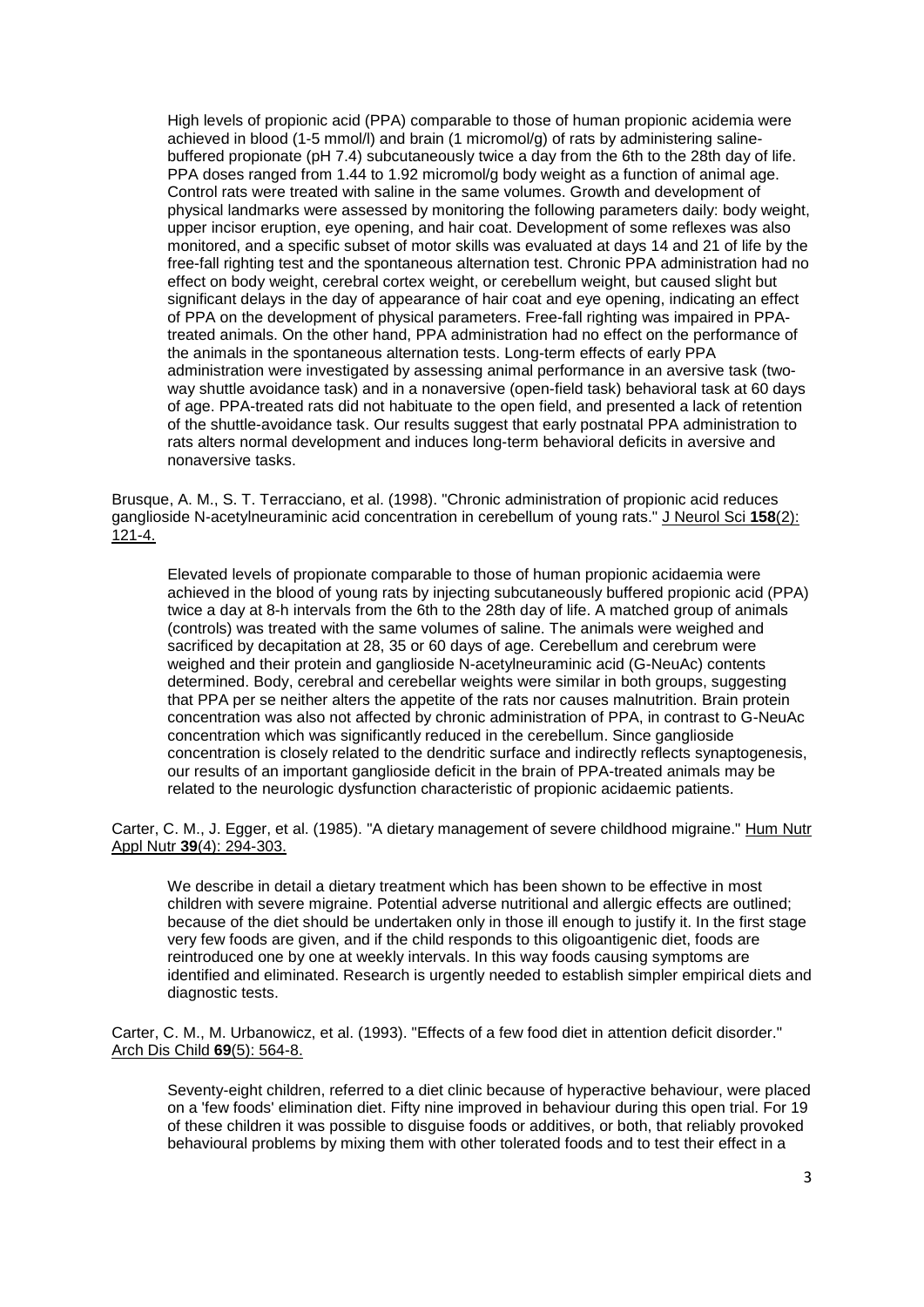placebo controlled double blind challenge protocol. The results of a crossover trial on these 19 children showed a significant effect for the provoking foods to worsen ratings of behaviour and to impair psychological test performance. This study shows that observations of change in behaviour associated with diet made by parents and other people with a role in the child's care can be reproduced using double blind methodology and objective assessments. Clinicians should give weight to the accounts of parents and consider this treatment in selected children with a suggestive medical history.

Chafee, F. H. and G. A. Settipane (1967). "Asthma caused by FD&C approved dyes." J Allergy **40**(2): 65-72.

Cho JH, Kwun YS, Jang HS, Kang JM, Won YS, Yoon HR.(2000) Long-term use of preservatives on rat nasal respiratory mucosa: effects of benzalkonium chloride and potassium sorbate. Laryngoscope. 2000 Feb;110(2 Pt 1):312-7.

OBJECTIVES: The preservatives benzalkonium chloride (BZC) and potassium sorbate (PS) are widely used, not only for nasal drops, but also for eyedrops and cosmetics. However, there have been many case reports that consider lesions such as dermatitis or conjunctivitis to be the results of irritation induced by BZC or PS. METHODS: We evaluated the histological changes after the long-term administration of BZC or PS on rat nasal respiratory mucosa. Forty rats were used for the BZC group and 40 rats for PS group. Animals in each group were divided into four subgroups The first subgroup received a lowconcentration preservative solution that was commonly used for nasal sprays. The second subgroup received a high-concentration preservative solution that was reported to induce dermatitis in humans. The third and fourth subgroups received a steroid mixed preservative solution of low and high concentrations, respectively. The control group was administrated normal saline. After each group received 1, 2, and 4 weeks of topical administration, the symptomatic and histological changes on H&E stain were observed. RESULTS: Sneezing and nasal rubbing with forelegs were observed in almost all subgroups by the seventh day of treatment. The preservatives induced nasal lesions, including intraepithelial glandular formation, inflammatory cell infiltration, vascular hyperplasia, and edematous change. The symptomatic and histological changes were pronounced with the prolonged duration of administration. Similar results were observed in the steroid mixed-solution groups. In the PS steroid mixed-solution group, however, symptoms and nasal lesions were reduced with the prolonged duration of administration. CONCLUSION: It is our finding that even a lowconcentration solution of preservative can lead to nasal lesion. Hence there is a strong need to develop both a preservative that can be safely and widely used and a nasal spray without preservatives.

Clemmensen O, Hjorth N. (1982) Perioral contact urticaria from sorbic acid and benzoic acid in a salad dressing. Contact Dermatitis. 1982 Jan;8(1):1-6.

Contact urticaria was observed in a kindergarten in 18 of 20 children following the intake and accidental perioral application of a mayonnaise salad cream. In healthy adult controls, stinging tests and closed 20 minute patch test with the salad dressing were positive in 9 out of 12 and 4 out of 10 cases respectively. Twenty minute patch tests with the different components of the salad dressing were positive only so sorbic acid (SA) and benzoic acid (BA). Urticaria was provoked by inunction of the salad dressing periorally in two healthy boys. Serial 20 minute closed patch testing with varying concentrations of SA in 91 patients and BA in 41 patients gave almost identical results: positive reactions in two thirds of the patients with the highest concentrations.

Dengate, S. (1997). "Dietary management of Attention Deficit Hyperactivity Disorder". Aust J Early Childhood 22(4): 29-33. [Download this paper \(0.7Mb pdf\)](http://fedup.com.au/images/stories/AJEC1997a.pdf)

Dengate, S. and A. Ruben (2002). "Controlled trial of cumulative behavioural effects of a common bread preservative." J Paediatr Child Health **38**(4): 373-6.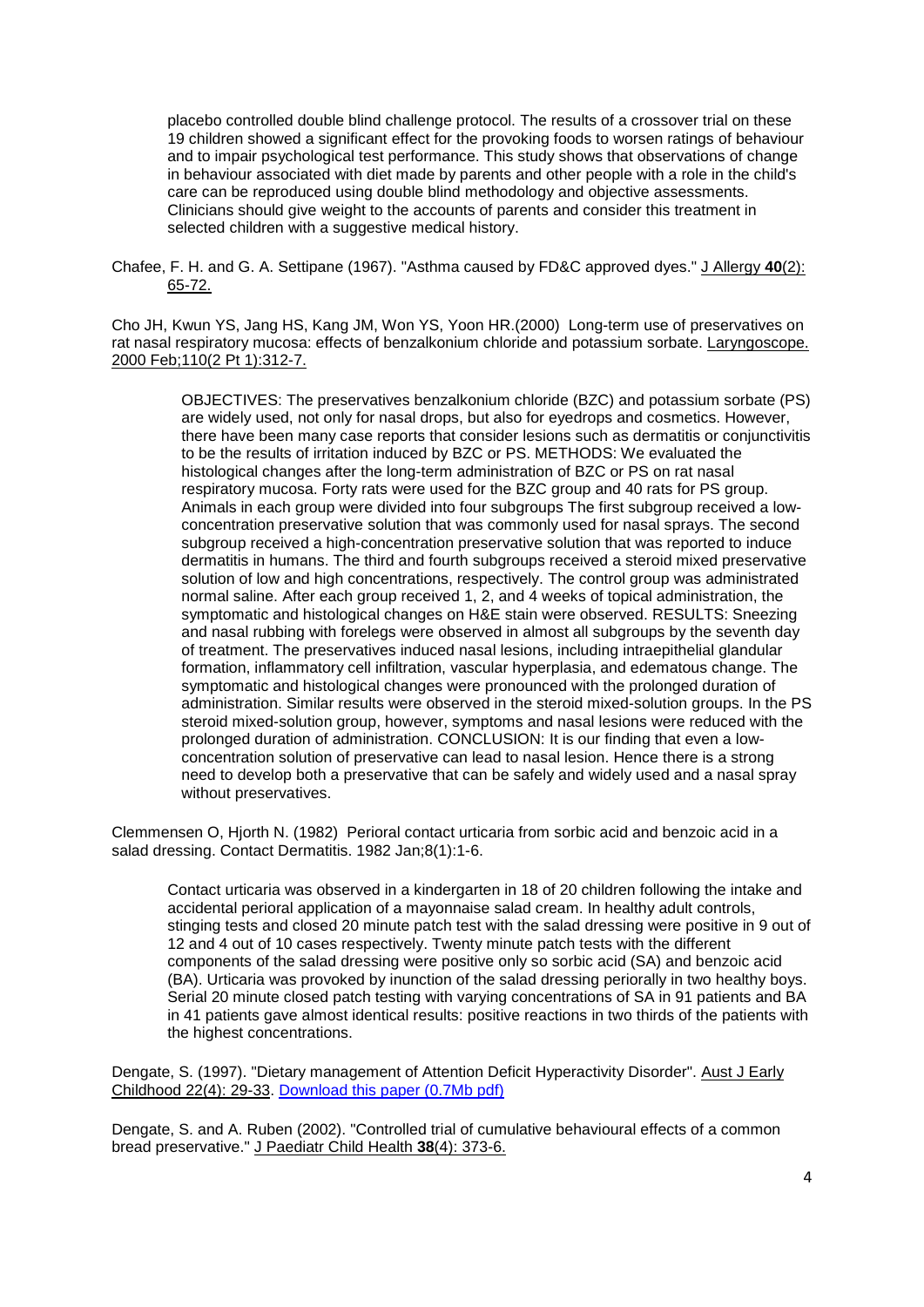OBJECTIVE: Many anecdotes and one scientific report describe cumulative behavioural effects of bread preservative on children. METHODOLOGY: Twenty-seven children, whose behaviour improved significantly on the Royal Prince Alfred Hospital diet, which excludes food additives, natural salicylates, amines and glutamates, were challenged with calcium propionate (preservative code 282) or placebo through daily bread in a double-blind placebocontrolled crossover trial. RESULTS: Due to four placebo responders, there was no significant difference by ANOVA of weighted placebo and challenge Rowe Behaviour Rating Inventory means, but a statistically significant difference existed in the proportion of children whose behaviours 'worsened' with challenge (52%), compared to the proportion whose behaviour 'improved' with challenge (19%), relative to placebo (95% confidence intervals 14- 60%). CONCLUSIONS: Irritability, restlessness, inattention and sleep disturbance in some children may be caused by a preservative in healthy foods consumed daily. Minimizing the concentrations added to processed foods would reduce adverse reactions. Testing for behavioural toxicity should be included in food additive safety evaluation. [Download this](http://fedup.com.au/images/stories/DengateRuben03.pdf)  [paper \(6Mb pdf\)](http://fedup.com.au/images/stories/DengateRuben03.pdf)

Egger, J., C. H. Carter, et al. (1992). "Effect of diet treatment on enuresis in children with migraine or hyperkinetic behavior." Clin Pediatr (Phila) **31**(5): 302-7.

Twenty-one children with migraine and/or hyperkinetic behavior disorder which was successfully treated with an oligoantigenic (few-foods) diet also suffered from nocturnal and/or diurnal enuresis. On diet, the enuresis stopped in 12 of these children and improved in an additional four. Identification of provoking foods was by sequential reintroduction of the foods that were avoided on the oligoantigenic diet. In eight of the 12 children who recovered on the oligoantigenic diet and in the four who improved, reintroduction of one or more foods provoked a reproducible relapse of the enuresis. Nine children were subjected to a placebocontrolled, double-blind reintroduction of provoking foods. Six children relapsed during testing with incriminated foods; none reacted to placebo. Enuresis in food-induced migraine and/or behavior disorder seems to respond, in some patients, to avoidance of provoking foods.

Egger, J., C. M. Carter, et al. (1985). "Controlled trial of oligoantigenic treatment in the hyperkinetic syndrome." Lancet **1**(8428): 540-5.

76 selected overactive children were treated with an oligoantigenic diet, 62 improved, and a normal range of behaviour was achieved in 21 of these. Other symptoms, such as headaches, abdominal pain, and fits, also often improved. 28 of the children who improved completed a double-blind, crossover, placebo-controlled trial in which foods thought to provoke symptoms were reintroduced. Symptoms returned or were exacerbated much more often when patients were on active material than on placebo. 48 foods were incriminated. Artificial colorants and preservatives were the commonest provoking substances, but no child was sensitive to these alone.

Egger, J., C. M. Carter, et al. (1989). "Oligoantigenic diet treatment of children with epilepsy and migraine." J Pediatr **114**(1): 51-8.

We studied the role of oligoantigenic diets in 63 children with epilepsy; 45 children had epilepsy with migraine, hyperkinetic behavior, or both, and 18 had epilepsy alone. Of the 45 children who had epilepsy with recurrent headaches, abdominal symptoms, or hyperkinetic behavior, 25 ceased to have seizures and 11 had fewer seizures during diet therapy. Headaches, abdominal pains, and hyperkinetic behavior ceased in all those whose seizures ceased, and in some of those whose seizures did not cease. Foods provoking symptoms were identified by systematic reintroduction of foods, one by one; symptoms recurred with 42 foods, and seizures recurred with 31; most children reacted to several foods. Of 24 children with generalized epilepsy, 18 recovered or improved (including 4 of 7 with myoclonic seizures and all with petit mal), as did 18 of 21 children with partial epilepsy. In double-blind, placebocontrolled provocation studies, symptoms recurred in 15 of 16 children, including seizures in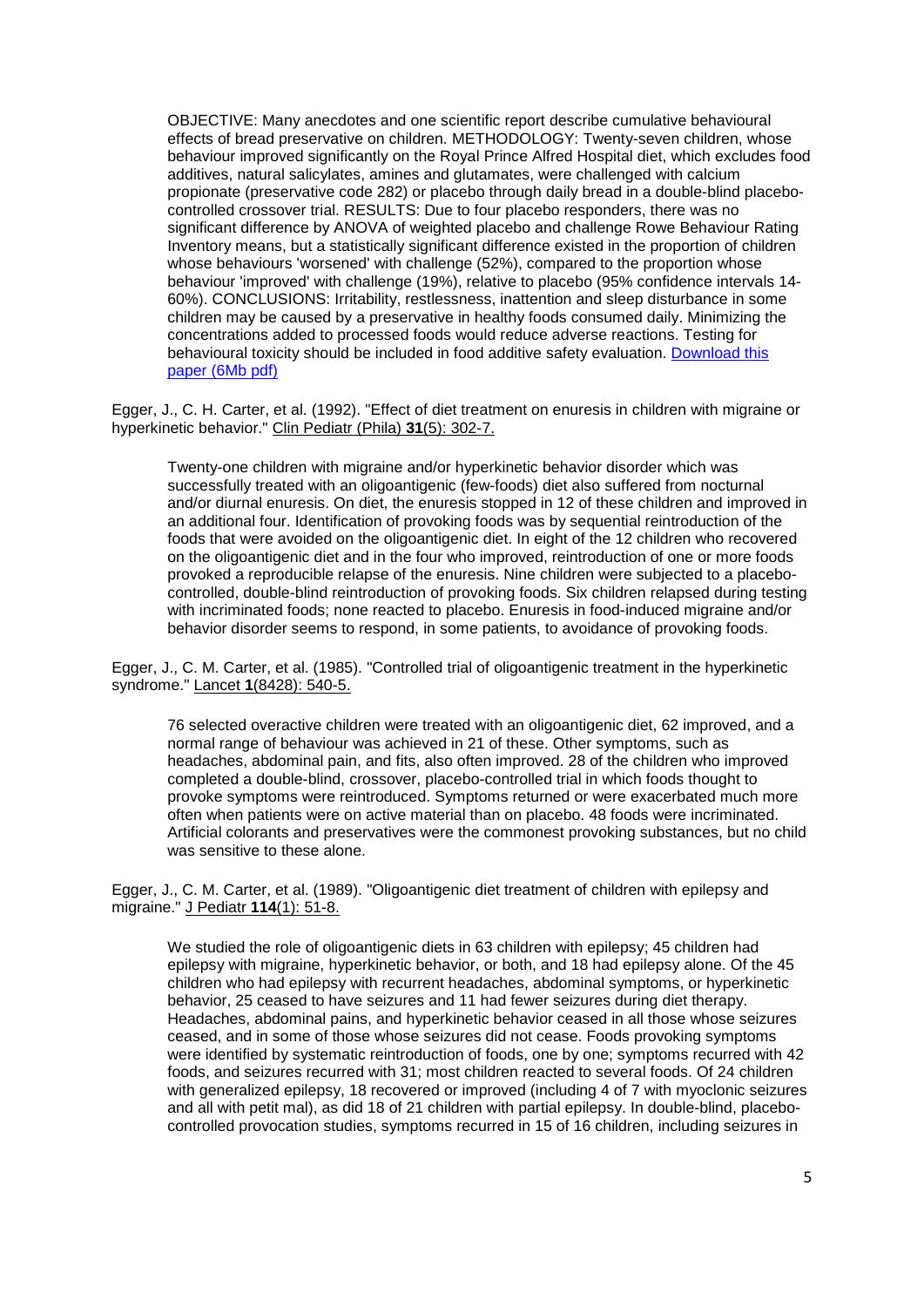eight; none recurred when placebo was given. Eighteen other children, who had epilepsy alone, were similarly treated with an oligoantigenic diet; none improved.

Egger, J., C. M. Carter, et al. (1983). "Is migraine food allergy? A double-blind controlled trial of oligoantigenic diet treatment." Lancet **2**(8355): 865-9.

93% of 88 children with severe frequent migraine recovered on oligoantigenic diets; the causative foods were identified by sequential reintroduction, and the role of the foods provoking migraine was established by a double-blind controlled trial in 40 of the children. Most patients responded to several foods. Many foods were involved, suggesting an allergic rather than an idiosyncratic (metabolic) pathogenesis. Associated symptoms which improved in addition to headache included abdominal pain, behaviour disorder, fits, asthma, and eczema. In most of the patients in whom migraine was provoked by non-specific factors, such as blows to the head, exercise, and flashing lights, this provocation no longer occurred while they were on the diet.

Evangeliou, A., I. Vlachonikolis, et al. (2003). "Application of a ketogenic diet in children with autistic behavior: pilot study." J Child Neurol **18**(2): 113-8.

A pilot prospective follow-up study of the role of the ketogenic diet was carried out on 30 children, aged between 4 and 10 years, with autistic behavior. The diet was applied for 6 months, with continuous administration for 4 weeks, interrupted by 2-week diet-free intervals. Seven patients could not tolerate the diet, whereas five other patients adhered to the diet for 1 to 2 months and then discontinued it. Of the remaining group who adhered to the diet, 18 of 30 children (60%), improvement was recorded in several parameters and in accordance with the Childhood Autism Rating Scale. Significant improvement (> 12 units of the Childhood Autism Rating Scale) was recorded in two patients (pre-Scale: 35.00 +/- 1.41[mean +/- SD]), average improvement (> 8-12 units) in eight patients (pre-Scale: 41.88 +/- 3.14[mean +/- SD]), and minor improvement (2-8 units) in eight patients (pre-Scale: 45.25 +/- 2.76 [mean +/- SD]). Although these data are very preliminary, there is some evidence that the ketogenic diet may be used in autistic behavior as an additional or alternative therapy.

Feingold, B. F. (1968). "Recognition of food additives as a cause of symptoms of allergy." Ann Allerg **26**(309-13).

Feingold, B. F. (1977). "Behavioral disturbances linked to the ingestion of food additives." Del Med J **49**(2): 89-94.

Feingold, B. F. (1979). "Dietary management of nystagmus." J Neural Transm **45**: 107-115.

Fisherman EW and Cohen G (1973). "Chemical intolerance to butylated-hydroxyanisole (BHA) and butylated-hydroxytoluene (BHT) and vascular response as an indicator and monitor of drug intolerance." Ann Allerg **31**: 126-33.

Fontella, F. U., V. Pulrolnik, et al. (2000). "Propionic and L-methylmalonic acids induce oxidative stress in brain of young rats." Neuroreport **11**(3): 541-4.

The in vitro effects of propionic and L-methylmalonic acids on some parameters of oxidative stress were investigated in the cerebral cortex of 21-day-old rats. Chemiluminescence, thiobarbituric acid-reactive substances (TBA-RS) and total radical-trapping antioxidant capacity (TRAP) were measured in brain tissue homogenates in the presence of propionic or L-methylmalonic acids at concentrations ranging from 1 to 10mM. Both acids significantly increased chemiluminescence and TBA-RS and decreased TRAP, indicating a simulation of lipid peroxidation and a reduction of tissue antioxidant potential. Other organic acids tested which accumulate in some organic acidemias (suberic, sebacic, adipic, 3-methylglutaric and 4-hydroxybutyric acids) did not affect these parameters. This study provides evidence that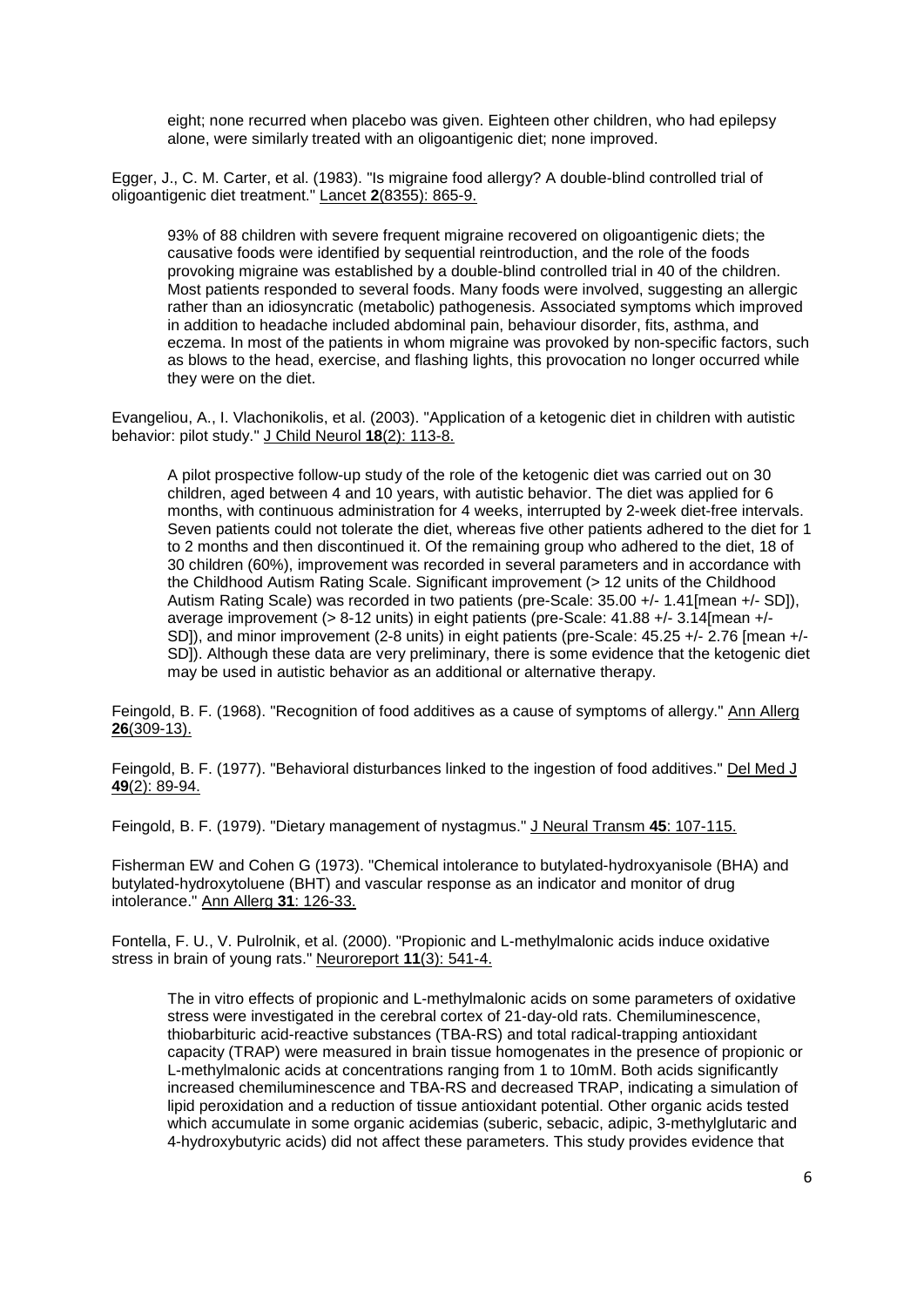free radical generation may participate in the neurological dysfunction of propionic and methylmalonic acidemias.

Freedman, B. J. (1977). "Asthma induced by sulphur dioxide, benzoate and tartrazine contained in orange drinks." Clin Allergy **7**(5): 407-15.

Of 272 patients with asthma, thirty (11%) gave a history of exacerbations occurring after ingestion, solutions of orange orange drinks. Fourteen of these were given provocation tests by drinking, on separate occasions of sulphur dioxide, sodium benzoate and tartrazine, which are present in all orange drinks. Eight reacted to sulphur dioxide with a fall in FEV1, four to sodium benzoate and one to tartrazine, and four did not react to any of these agents. Three of the benzoate patients were also sensitive to sulphur dioxide. The sulphur dioxide sensitive patients were predominantly young, with extrinsic asthma. The benzoate sensitive patients were predominantly middle-aged and the proportion with intrinsic asthma was higher. Prior inhalation of sodium cromoglycate by four patients inhibited the reaction to these substances. Sulphur dioxide has not previously been reported to cause exacerbations of asthma when ingested as a food preservative. It is used as a preservative in a wide range of acidic beverages and foods, and should be considered as possibly causal in patients suffering from apparently cryptogenic asthma, and asthma seemingly due to food allergy.

Friedman ME and Easton JG (1987). "Prevalence of positive metabisulfite challenges in children with asthma." Pediatr Asthma Allerg Immunol **1**: 53-59.

Gastaminza, G., S. Quirce, et al. (1995). "Pickled onion-induced asthma: a model of sulfite-sensitive asthma?" Clin Exp Allergy **25**(8): 698-703.

BACKGROUND: Asthma elicited by sulfite ingestion has been mainly described in steroiddependent and in non-atopic asthmatics. We have studied a group of 18 young extrinsic asthmatics who presented with asthma attacks immediately after eating pickled onions. OBJECTIVE: The aim of this study is to ascertain if these asthma attacks are elicited by sulfites contained in pickled onions and the influence of the dose and pH of onions. METHODS: The bronchial hyperreactivity of the patients was assessed by a methacholine challenge test. Oral challenge tests were performed with sodium metabisulfite (MSB) diluted in lemon juice at pH 4.2 and at pH 3.3 (only in patients who did not react with pH 4.2). Two types of pickled onions, Spanish and Dutch pickled onions, were used for oral challenge in seven of the patients. The Monier-Williams method was used to measure the SO2 concentration in pickled onions. RESULTS: The oral provocation test with MBS, pH 4.2, elicited a positive response in six patients (33.3%) and the test at pH 3.3 was positive in three out of 12. No significant difference in PD20 values was found between these groups. Three of the seven patients challenged with Spanish pickled onions had a positive reaction but had no reaction with Dutch pickled onions. The SO2 concentration in Spanish pickled onions varied between 765 and 1182 ppm while in Dutch pickled onions were 200 ppm; this exceeded the permitted level (100 ppm). SO2 release in Spanish pickled onion samples was nearly 2.5 times higher when the pH of the sample decreased from 4.2 to 3.3. CONCLUSION: High levels of SO2 in Spanish pickled onions, and their low pH (3.3) would be the responsible factors of the asthmatic outbreaks after ingestion of Spanish pickled onions by these patients.

Hodge, L., K. Y. Yan, et al. (1996). "Assessment of food chemical intolerance in adult asthmatic subjects." Thorax **51**(8): 805-9.

BACKGROUND: Identification of food chemical intolerance in asthmatic subjects can be reliably assessed by changes in the forced expiratory volume in one second (FEV1) in response to double blind, placebo controlled challenges on a strict elimination diet. However, this method is cumbersome and time consuming. A study was undertaken to determine whether changes in bronchial responsiveness to histamine following food chemical challenge without an elimination diet might be a faster, more convenient method. METHODS: Eleven adult asthmatic subjects were challenged twice with metabisulphite, aspirin, monosodium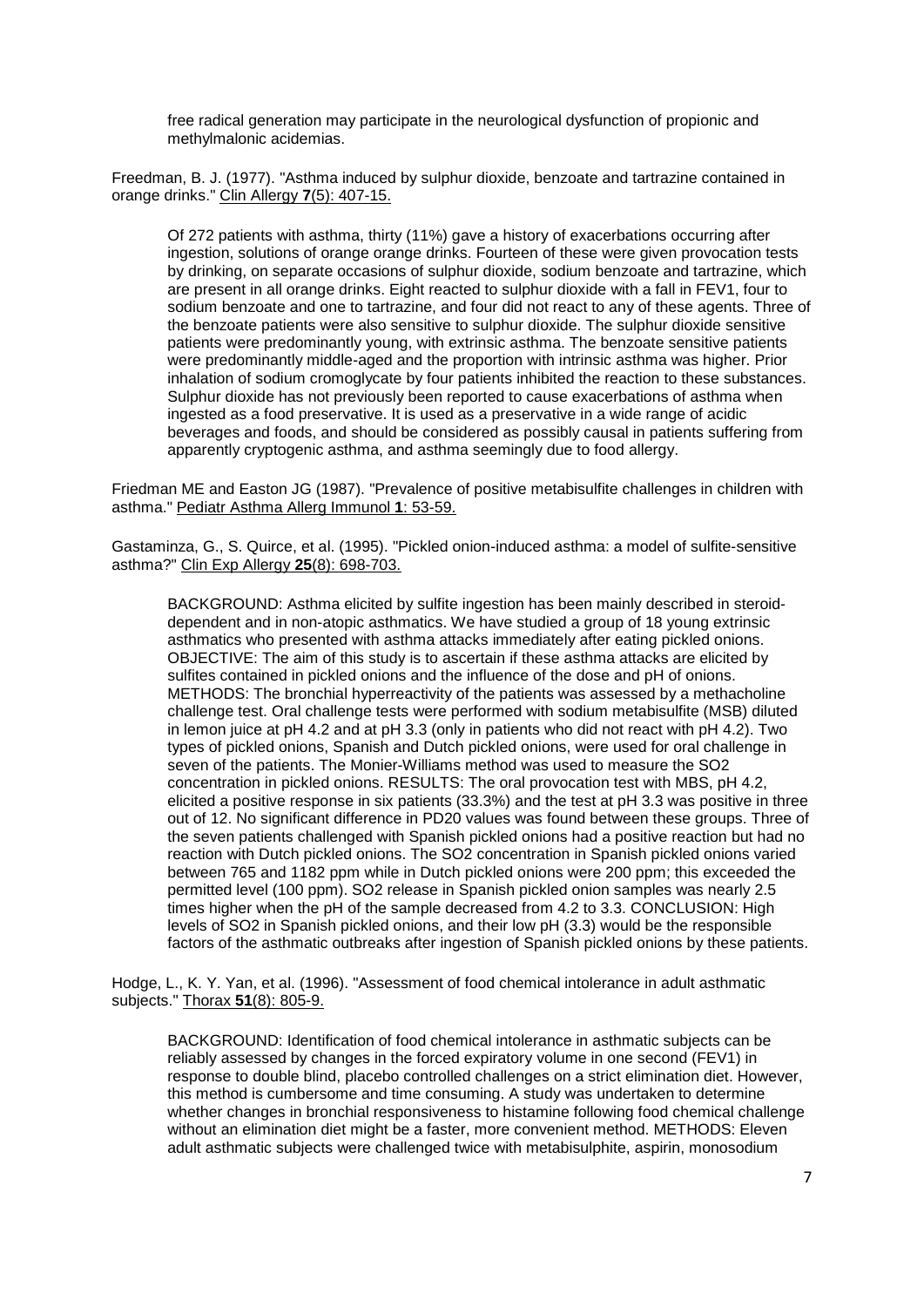glutamate, artificial food colours, sodium nitrite/ nitrate, 0.5% citric acid solution (placebo), and sucrose (placebo) on separate days. During the first set of challenges subjects consumed a normal diet. Bronchial responsiveness to histamine was assessed 90 minutes after each challenge. A greater than twofold increase in bronchial responsiveness was considered positive. For one month prior to and during the second set of challenges subjects followed a strict elimination diet and FEV1 was monitored during and for two hours after each challenge. A fall in FEV1 of 20% or more was considered positive. RESULTS: Of the 77 food chemical challenges performed on an unmodified diet, 20 were positive (six placebo responses). In two subjects it was not possible to perform a histamine test after one of the chemical challenges because of poor spirometric function. Of the 77 food chemical challenges performed on an elimination diet, 11 were positive (no placebo responses). Excluding the two challenges in which there were no corresponding histamine tests, only on two occasions did the positive responses in both methods coincide, giving the unmodified diet method a sensitivity of 22%. CONCLUSIONS: Strict dietary elimination and measurement of FEV1 after double blind food chemical challenge remains the most reliable method for the detection of food chemical intolerance in asthmatic subjects.

Jacobson MF and Schardt MS (1999). Diet, ADHD and behaviour: a quarter-century review. Washington DC, Centre for Science in the Public Interest. <http://fedup.com.au/images/stories/CSPIReview1999.pdf>

Kochen J (1973). "Sulfur dioxide, a respiratory tract irritant, even if ingested." Pediatrics **52**(1): 145-6.

Lockey, S. D. (1959). "Allergic reactions due to F D and C Yellow No. 5, tartrazine, an aniline dye used as a coloring and identifying agent in various steroids." Ann Allergy **17**: 719-21.

Mikkelsen, H., J. Larsen, et al. (1978). "Hypersensitivity reactions to food colours with special reference to the natural colour annatto extract (butter colour)." Arch Toxicol Suppl(1): 141-3.

It is well known that synthetic food colours especially some azo dyes can provoke hypersensitivity reactions such as urticaria, angioneurotic oedema, and astma (Michaelsson and Juhlin, 1973, Granholt and Thune, 1975). Natural food colours are scarcely investigated with respect to potential allergic properties. Annatto extract, a commonly used food colour in edible fats e.g. butter, has been tested in patients. Among 61 consecutive patients suffereing from chornic urticaria and/or angioneurotic oedema 56 patients were orally provoked by annatto extract during elimination diet. Challenge was performed with a dose equivalent to the amount used in 25 grammes of butter. Twentysix per cent of the patients reacted to this colour 4 hours (SD: 2,6) after intake. Similar challenges with synthetic dyes showed the following results: Tartrazine 11%, Sunset Yellow FCF 17%, Food Red 17 16%, Amaranth 9%, Ponceau 4 R 15%, Erythrosine 12% and Brillant Blue FCF 14%. The present study indicates that natural food colours may induce hypersensitivity reactions as frequent as synthetic dyes.

Moneret-Vautrin, D. A. (1987). "Monosodium glutamate-induced asthma: study of the potential risk of 30 asthmatics and review of the literature." Allerg Immunol (Paris) **19**(1): 29-35.

Monosodium glutamate is a physiological nutrient, and food additive used as a taste enhancer. Several cases of intolerance to MSG in patients with asthma and with a Chinese Restaurant Syndrome have been published. A high dose of 2.5 g was tested in 6 healthy controls and 30 asthmatics (7: allergic asthma; 15: intrinsic asthma with intolerance to aspirin; 8: intrinsic asthma with aspirin intolerance, intolerance to alcohol or to food additives). Two patients presented with a mild bronchospasm, occurring 6 to 10 hours after the ingestion. Different mechanisms are discussed. A cholinergic mechanism might be incriminated, either due to stimulation of the synthesis of acetylcholine, or due to a vagal reflex elicited by a reflux esophagitis. However, a high vagal hyperreactivity seems to be needed for the occurrence of asthma. It is concluded that a very small subset of patients with intrinsic asthma might present with an intolerance to MSG if high doses are consumed.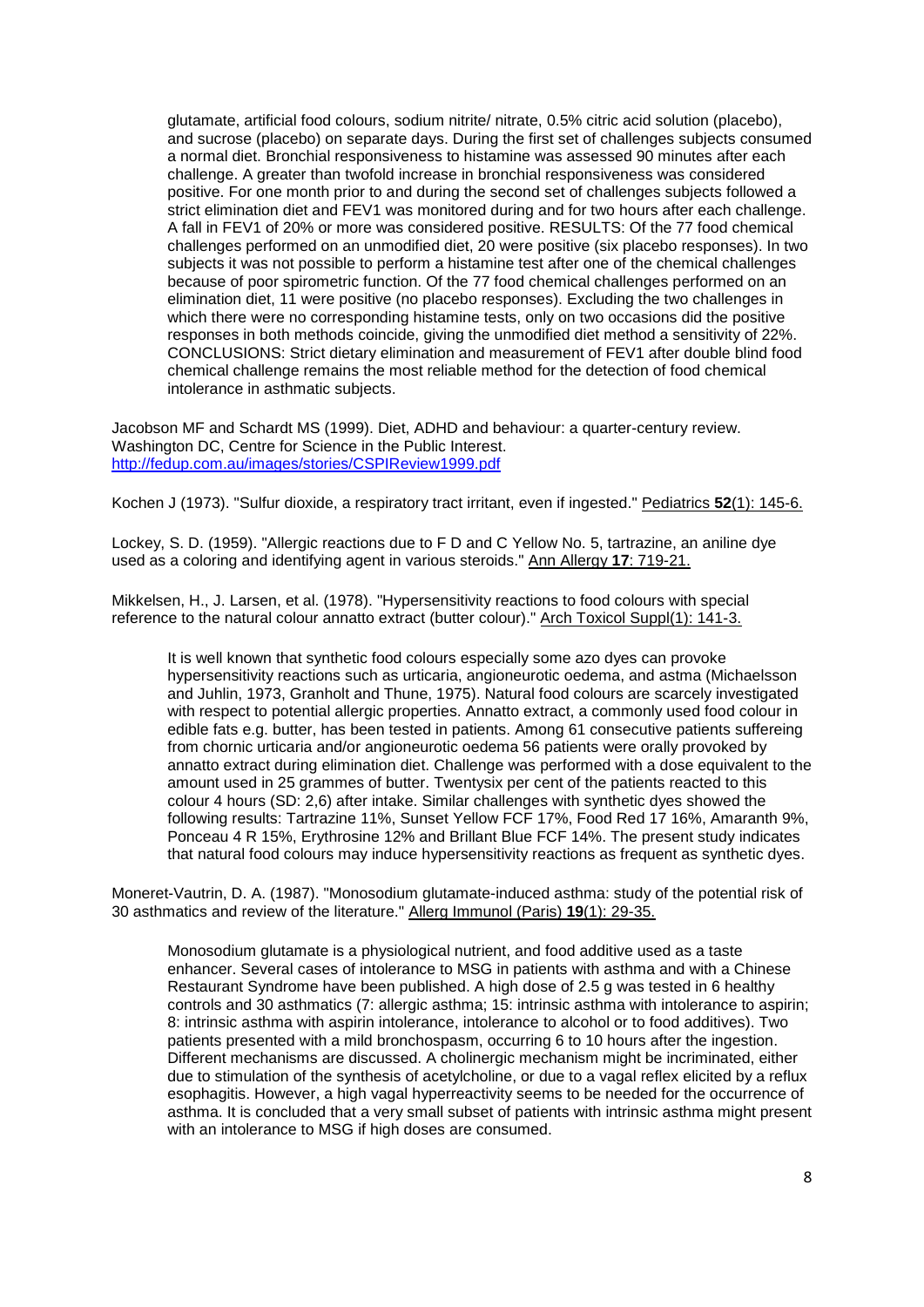Murphy, P., S. Likhodii, et al. (2004). "The antidepressant properties of the ketogenic diet." Biol Psychiatry **56**(12): 981-3.

BACKGROUND: The ketogenic diet is used to treat epilepsy refractory to anticonvulsant medication. Individuals with epilepsy often have behavioral problems and deficits in attention and cognitive functioning. The ketogenic diet has been found to effect improvements in these domains. It has also been suggested that the ketogenic diet may act as a mood stabilizer. METHODS: The present research used the Porsolt test, an animal model of depression, to determine whether the ketogenic diet has antidepressant properties. Porsolt test scores of rats on the ketogenic diet were compared with those of rats on a control diet. RESULTS: The rats on the ketogenic diet spent less time immobile, suggesting that rats on the ketogenic diet, like rats treated with antidepressants, are less likely to exhibit "behavioral despair." CONCLUSIONS: It is concluded that the ketogenic diet may have antidepressant properties.

Murphy, P., S. S. Likhodii, et al. (2005). "Effect of the ketogenic diet on the activity level of Wistar rats." Pediatr Res **57**(3): 353-7.

Children, adolescents, and adults with epilepsy often also show symptoms associated with attention-deficit/hyperactivity disorder (ADHD). The ketogenic diet, which is administered to children with epilepsy refractory to drug therapy, seems to improve behavior in individuals with symptoms of ADHD. The basis for this improvement is unknown, although it seems to be unrelated to seizure control. The present research was designed to investigate the effect of two ketogenic diets on the behavior of normal adult male rats. Two experiments were conducted. In experiment 1, 36 subjects were placed on one of three diets: a control diet, a 6.3:1 ketogenic diet, and a 4:1 ketogenic diet. In experiment 2, 20 subjects were placed either on a control diet or on a 4:1 ketogenic diet. The activity level of each subject was measured using an open field test. Time spent immobile, grooming, and in exploratory behavior was measured for 600 s. Subjects were tested once before initiation of the diets and once while on the diets. No significant group differences were found in activity level before initiation of the diets. After initiation of the diets, subjects in both ketogenic groups showed a significantly lower activity level than the rats on the control diet. The ketogenic diet decreases activity level in an animal model. This behavioral change may relate to the improved behavior seen when children with symptoms of ADHD are placed on the diet.

Nyhan, W. L., C. Bay, et al. (1999). "Neurologic nonmetabolic presentation of propionic acidemia." Arch Neurol **56**(9): 1143-7.

BACKGROUND: Patients with propionic acidemia usually present in the neonatal period with life-threatening ketoacidosis, often complicated by hyperammonemia. It was thought that the neurologic abnormalities seen in this disease were exclusively the consequences of these acute crises. Experience with 2 patients with propionic acidemia indicates that this disease may present first with prominent neurologic disease without the life-threatening episodes of ketoacidosis that usually serve as the alerting signals for a diagnosis of an organic acidemia. OBJECTIVE: To examine the clinical and metabolic aspects of 2 patients with a phenotype that suggested disease of the basal ganglia. DESIGN: Examination of patterns of organic acids of the urine and enzyme assay for propionyl-CoA carboxylase in fibroblasts and lymphocytes. SETTING: Referral population to a biochemical genetics laboratory. PATIENTS: Two patients whose prominent features were hypotonia followed by spastic quadriparesis and choreoathetosis. Both had seizures. One patient was mildly mentally retarded but grew normally physically. The other had profound mental retardation and failure to thrive; he also self-mutilated his lower lip. Self-injurious behavior has not been reported in this disease. MAIN OUTCOME MEASURES: Clinical description, blood ammonia levels, organic acid levels in the urine, and enzyme activity. RESULTS: Excretion of metabolites, including methylcitrate, was typical. Residual activity of propionyl-CoA carboxylase approximated 5% of the control in each patient. CONCLUSIONS: Propionic acidemia can present as a pure neurologic disease without acute episodes of massive ketoacidosis. Hyperammonemia may occur after infancy in some patients, presenting as Reye syndrome.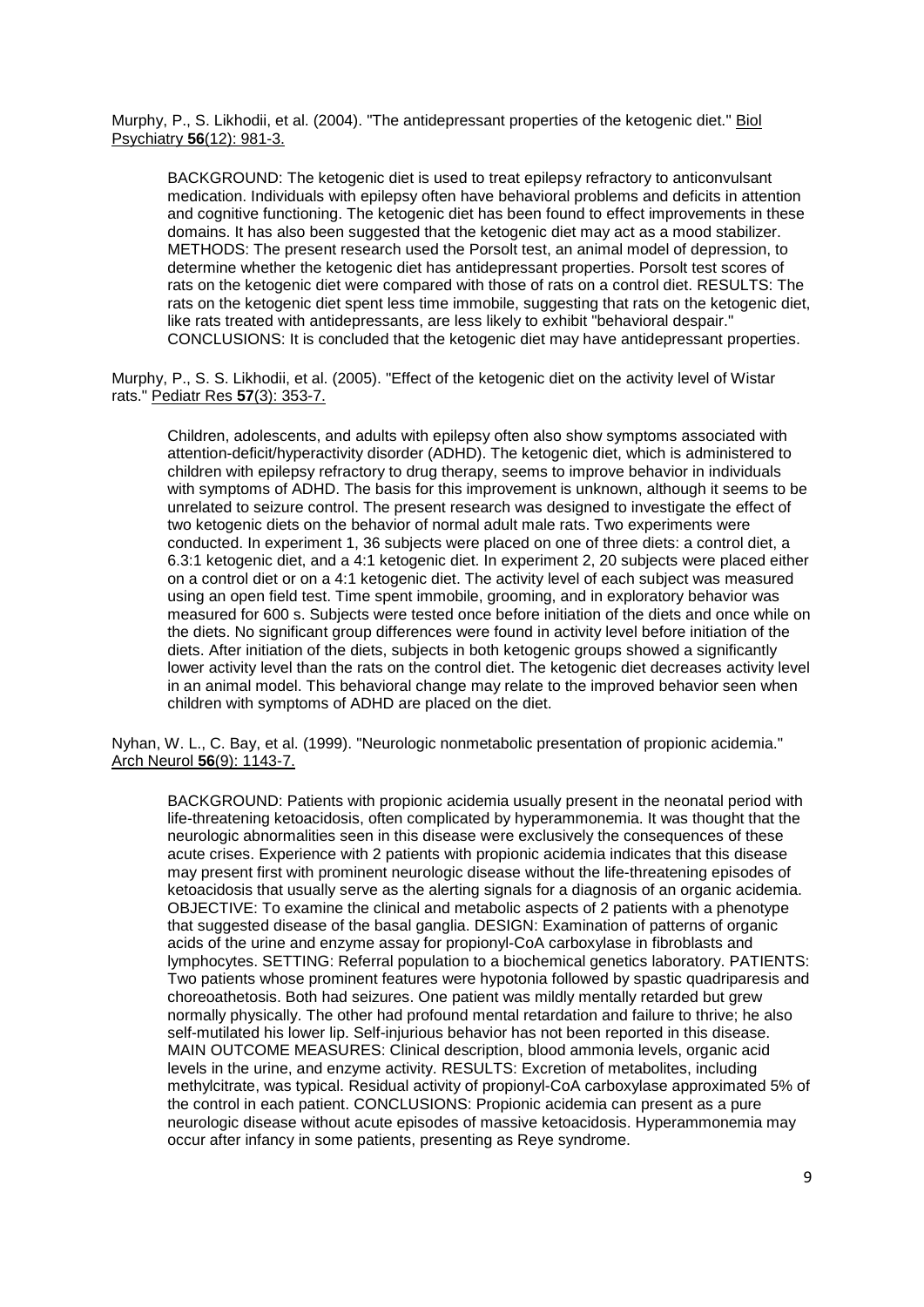Parker, G. and T. Watkins (2002). "Treatment-resistant depression: when antidepressant drug intolerance may indicate food intolerance." Aust N Z J Psychiatry **36**(2): 263-5.

Pelsser LM and others Effects of a restricted elimination diet on the behaviour of children with attention-deficit hyperactivity disorder (INCA study): a randomised controlled trial. Lancet. 2011;377(9764):494-503.

This repeat of the 2002 study involved 100 children aged four to eight. Fifty of them followed an elimination diet – removing all known problem foods until some of them consumed only rice, turkey, pear, vegetables and water. After five weeks, two-thirds of the children on the special diet no longer had any behavioural problems. There was no difference in the behaviour of the control group on a 'healthy' diet. The children were followed for a year, with foodstuffs being added back into their diet to determine what caused the hyperactive reaction. Researchers concluded that 'dietary intervention should be considered in all children with ADHD, provided parents are willing to follow a diagnostic restricted elimination diet for a fiveweek period, and provided expert supervision is available.' they wrote. This diet is not new, but it is the first time it has been trialled on so many children for such a long time. Full study at [http://www.adhdenvoeding.nl/cms/wp-content/uploads/2011/02/Pelsser-The-Lancet-2011-](http://www.adhdenvoeding.nl/cms/wp-content/uploads/2011/02/Pelsser-The-Lancet-2011-Publication-INCA-study.pdf) [Publication-INCA-study.pdf](http://www.adhdenvoeding.nl/cms/wp-content/uploads/2011/02/Pelsser-The-Lancet-2011-Publication-INCA-study.pdf)

Pelsser, L. M. and J. K. Buitelaar (2002). "[Favourable effect of a standard elimination diet on the behavior of young children with attention deficit hyperactivity disorder (ADHD): a pilot study]." Ned Tijdschr Geneeskd **146**(52): 2543-7.

OBJECTIVE: To determine whether a standard elimination diet can decrease the ADHDsymptoms in a heterogeneous group of young children with ADHD. DESIGN: Open, descriptive. METHOD: 40 children, 36 boys and 4 girls, aged 3-7 (average 4.8 years), who met the DSM-IV-criteria for ADHD, followed their usual diet for two weeks and thereafter for two weeks an elimination diet, based on the few foods diet (rice, turkey, pear and lettuce). The behaviour of the child was evaluated at study entry, after the baseline period and at the end of the diet. Parents completed the 10-item Conners list, the ADHD Rating Scale and a physical complaints list. The teachers completed the 10-item Conners list and the ADHD Rating Scale twice, at the beginning and at the end of the diet. RESULTS: According to the parent-ratings, 25 children (62%) showed an improvement in behaviour of at least 50% on both the Conners list and the ADHD Rating Scale at the end of the elimination diet. Nine children (23%) withdrew from the study because the parents were unable to stick to the diet or because the child fell ill. Among the 15 children with both parent and teacher ratings, 10 responded both at home and in school. CONCLUSION: In young children with ADHD an elimination diet can lead to a statistically significant decrease in symptoms.

Petrus, M., S. Bonaz, et al. (1996). "Asthmé et intolérance aux benzoates." Arch Pédiatr **3**(10): 984-7.

BACKGROUND: Some foods and drug additives may induce allergic reactions. CASE REPORT: A girl with a family history of asthma in both parents developed asthma in her early life. She was successfully given continuous bronchodilator therapy until the age of 7 years. At that time, she had more frequent and severe exacerbations (8 within 10 months) despite reinforced continuous treatment. Oral challenges with bisulfite and sodium benzoate, both additives abundantly ingested by the patient, revealed heightened sensitivity to administration of sodium benzoate. Avoidance of this additive was followed by complete and prolonged disappearance of episodes of coughing and wheezing. CONCLUSION: Adverse reactions to benzoate in this patient required avoidance of some drugs, some of those classically prescribed under the form of syrups in asthma.

Pulsifer, M. B., J. M. Gordon, et al. (2001). "Effects of ketogenic diet on development and behavior: preliminary report of a prospective study." Dev Med Child Neurol **43**(5): 301-6.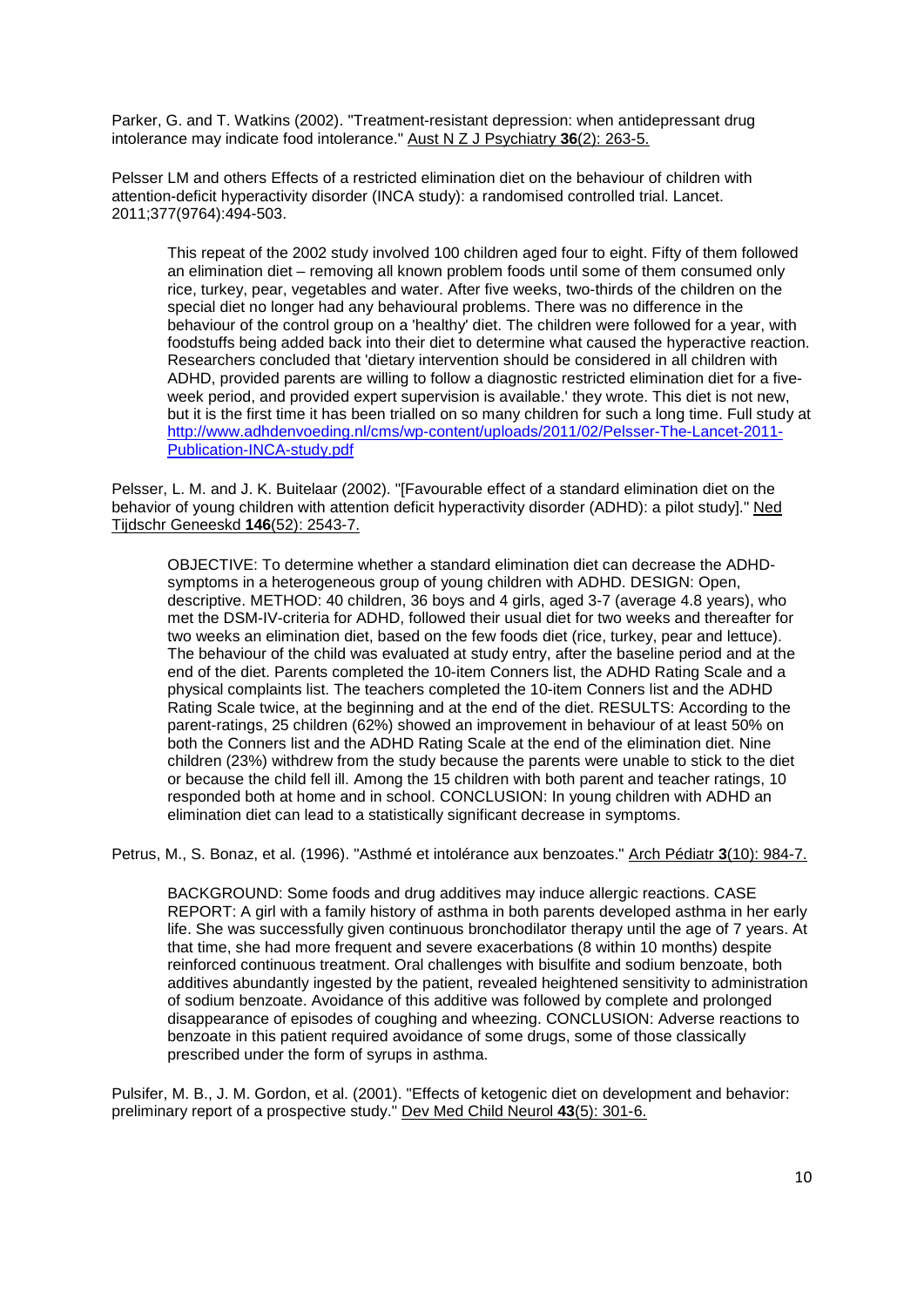The ketogenic diet is increasingly used for the management of difficult-to-control seizures in children. Here, we describe the first prospective study of the effects of the diet on development, behavior, and parenting stress. Participants were 65 children (36 males, 29 females) with intractable seizures, ages 18 months to 14 years 6 months, enrolled in a prospective study at the Johns Hopkins Hospital, Baltimore, MD, USA, to study the diet's efficacy. Children were assessed before diet initiation and at 1-year follow-up. At follow-up, 52% (34 of 65) children remained on the diet. Mean seizure frequency decreased from 25 per day before diet initiation to less than two per day 1 year later. At follow-up, mean developmental quotient showed statistically significant improvement (p<0.05), with significant behavioral improvements in attention and social functioning. Parental stress was essentially unchanged. No baseline factor examined predicted diet adherence, and the primary reason for diet discontinuation was insufficient seizure control. These preliminary results support prior anecdotal reports of the beneficial effects of the diet on cognition and behavior.

Quattrucci, E. and V. Masci (1992). "Nutritional aspects of food preservatives." Food Addit Contam **9**(5): 515-25.

Despite the benefits attributed to food preservatives, some concern still remains regarding their safety and possible influence on nutrients. Surprisingly, there is quite a lack of scientific knowledge in this field. In order to describe a few examples, the effects of the extensively used sulphite on thiamine, folates, pyridoxal and other nutrients have been reported. Among its antibrowning effects, inhibition of ascorbic acid browning is also considered. As far as sorbic acid is concerned, notwithstanding its easy reaction with protein, probably the acid environment of the stomach determines the breakdown of the sorbic-protein adducts. Detoxication of nitrite by tocopherol and ascorbic acid leads, in the last case, to dehydroascorbic acid and its oxidative products with loss of vitamin activity. Any oxidizing substance destroys ascorbic acid, vitamin E and free vitamin A. Phosphates are largely used with different aims, including preservation, in food processing. Their antimicrobial activity is due to both a direct effect and an interaction with other antimicrobials. Sequestering capacity of phosphates and its nutritional implications are discussed. Also mechanisms of action of organic acids are reported, focusing on sorbic acid effects on single amino acids and proteins. Finally, the little information available about the potential impact of food preservatives on nutritional functions is presented.

Rietschel, R. L. (1978). "Contact urticaria from synthetic cassia oil and sorbic acid limited to the face." Contact Dermatitis **4**(6): 347-9.

A patient with contact urticaria with skin and respiratory symptoms was found to be sensitive to both sorbic acid and synthetic oil of cassia. The contact urticaria was only elicitable on intact skin of the face by open testing. The source of the patient's contactants was her shampoo and toothpaste.

Rowe, K. S. (1988). "Synthetic food colourings and 'hyperactivity': a double-blind crossover study." Aust Paediatr J **24**(2): 143-7.

Of 220 children referred for suspected 'hyperactivity', 55 were subjected to a 6 week trial of the Feingold diet. Forty (72.7%) demonstrated improved behaviour and 26 (47.3%) remained improved following liberalization of the diet over a period of 3-6 months. The parents of 14 children claimed that a particular cluster of behaviours was associated with the ingestion of foods containing synthetic colourings. A double-blind crossover study, employing a singlesubject repeated measures design was conducted, using eight of these children. Subjects were maintained on a diet free from synthetic additives and were challenged daily for 18 weeks with either placebo (during lead-in and washout periods) or 50 mg of either tartrazine or carmoisine, each for 2 separate weeks. Two significant reactors were identified whose behavioural pattern featured extreme irritability, restlessness and sleep disturbance. One of the reactors did not have inattention as a feature. The findings raise the issue of whether the strict criteria for inclusion in studies concerned with 'hyperactivity' based on 'attention deficit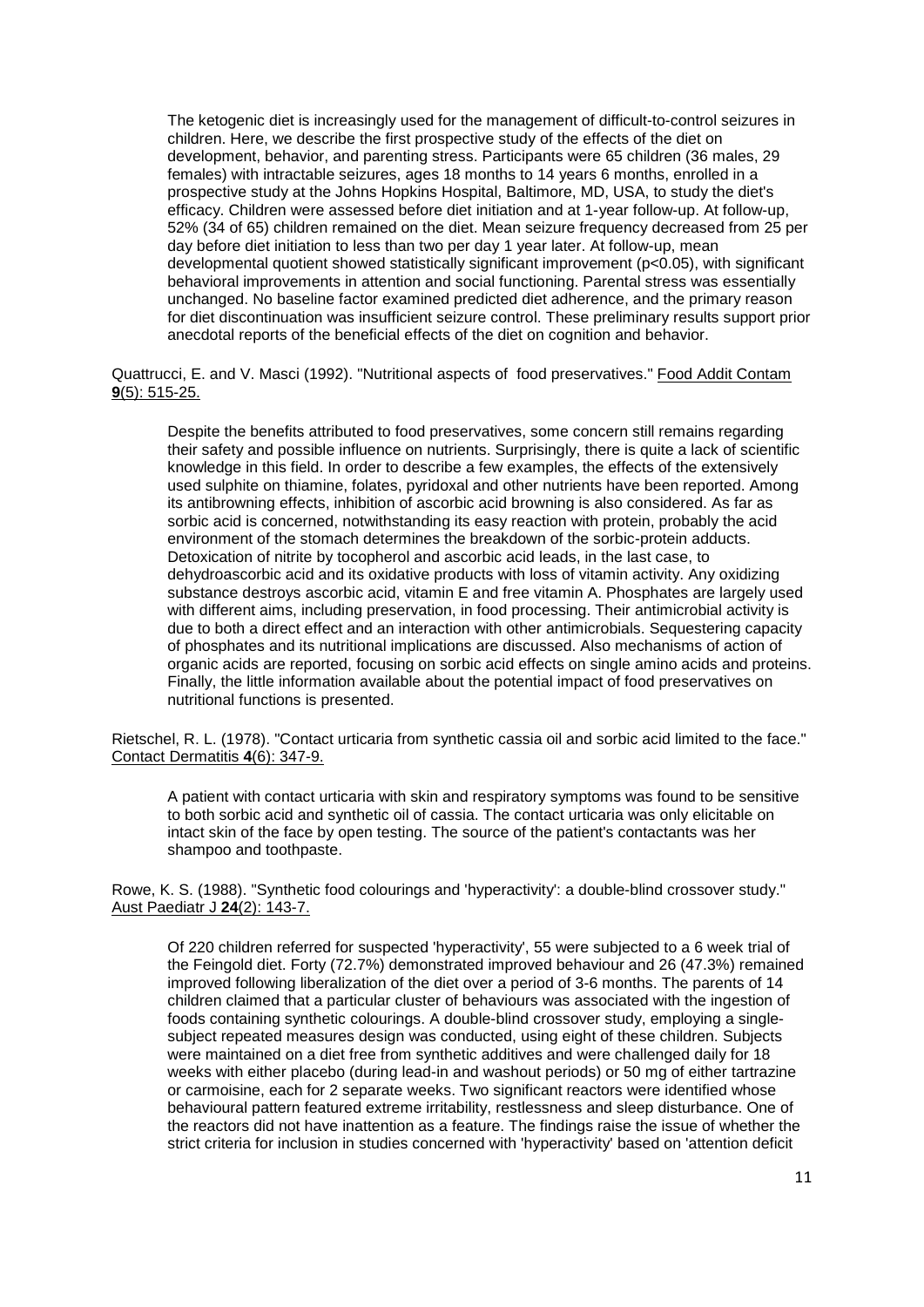disorder' may miss children who indicate behavioural changes associated with the ingestion of food colourings. Moreover, for further studies, the need to construct a behavioural rating instrument specifically validated for dye challenge is suggested.

Rowe, K. S. and K. J. Rowe (1994). "Synthetic food coloring and behavior: a dose response effect in a double-blind, placebo-controlled, repeated-measures study." J Pediatr **125**(5 Pt 1): 691-8.

OBJECTIVE: To establish whether there is an association between the ingestion of synthetic food colorings and behavioral change in children referred for assessment of "hyperactivity." PARTICIPANTS: From approximately 800 children referred to the Royal Children's Hospital (Melbourne) for assessment of suspected hyperactivity, 200 were included in a 6-week open trial of a diet free of synthetic food coloring. The parents of 150 children reported behavioral improvement with the diet, and deterioration on the introduction of foods noted to contain synthetic coloring. A 30-item behavioral rating inventory was devised from an examination of the clinical histories of 50 suspected reactors. Thirty-four other children (23 suspected reactors, 11 uncertain reactors) and 20 control subjects, aged 2 to 14 years, were studied. DESIGN: A 21-day, double-blind, placebo-controlled, repeated-measures study used each child as his or her own control. Placebo, or one of six dose levels of tartrazine (1, 2, 5, 10, 20, 50 mg), was administered randomly each morning, and behavioral ratings were recorded by parents at the end of each 24 hours. RESULTS: The study identified 24 children as clear reactors (19 of 23 "suspected reactors," 3 of 11 "uncertain reactors," and 2 of 20 "control subjects"). They were irritable and restless and had sleep disturbance. Significant reactions were observed at all six dose levels. A dose response effect was obtained. With a dose increase greater than 10 mg, the duration of effect was prolonged. CONCLUSION: Behavioral changes in irritability, restlessness, and sleep disturbance are associated with the ingestion of tartrazine in some children. A dose response effect was observed.

Samuels, A. (1999). "The toxicity/safety of processed free glutamic acid (MSG): a study in suppression of information." Account Res **6**(4): 259-310.

Schmidt, M. H., P. Mocks, et al. (1997). "Does oligoantigenic diet influence hyperactive/conductdisordered children--a controlled trial." Eur Child Adolesc Psychiatry **6**(2): 88-95.

A crossover 'placebo'-controlled, double-blind design was used to examine the effectiveness of an oligoantigenic diet in 49 children with hyperactive/disruptive behavior disorder. Effects of diet were compared with those yielded by stimulant medication (methylphenidate). The study was conducted in an inpatient unit at the Department of Child and Adolescent Psychiatry, Central Institute of Mental Health, Mannheim. Change in behavior was measured in standardized situations by trained raters, including behavior assessment when testing with CPT and PAT, during a free play situation, and at school. Twelve children (24%) showed significant behavioral improvement in two behavior ratings during diet relative to control diet conditions. Methylphenidate used in 36 children yielded more responders (44%) than diet. The amount of positive changes in behavior in those who received both treatments was about the same. Although only effective in a minority of children, dietary treatment cannot be neglected as a possible access to treating hyperactive/disruptive children and merits further investigation.

Schoenthaler, S., W. Doraz, et al. (1986). "The impact of a low food additive and sucrose diet on academic performance in 803 New York City public schools." International Journal of Biosocial Research **8**(2): 185-195.

Schulte-Korne, G., W. Deimel, et al. (1996). "[Effect of an oligo-antigen diet on the behavior of hyperkinetic children]." Z Kinder Jugendpsychiatr Psychother **24**(3): 176-83.

The influence of an oligoantigenic diet on different dimensions of the behavior of 21 children diagnosed as having attention-deficit hyperactivity disorder (ADHD) was examined. Treatment effects were assessed with three subjective measures (two questionnaires and an interview)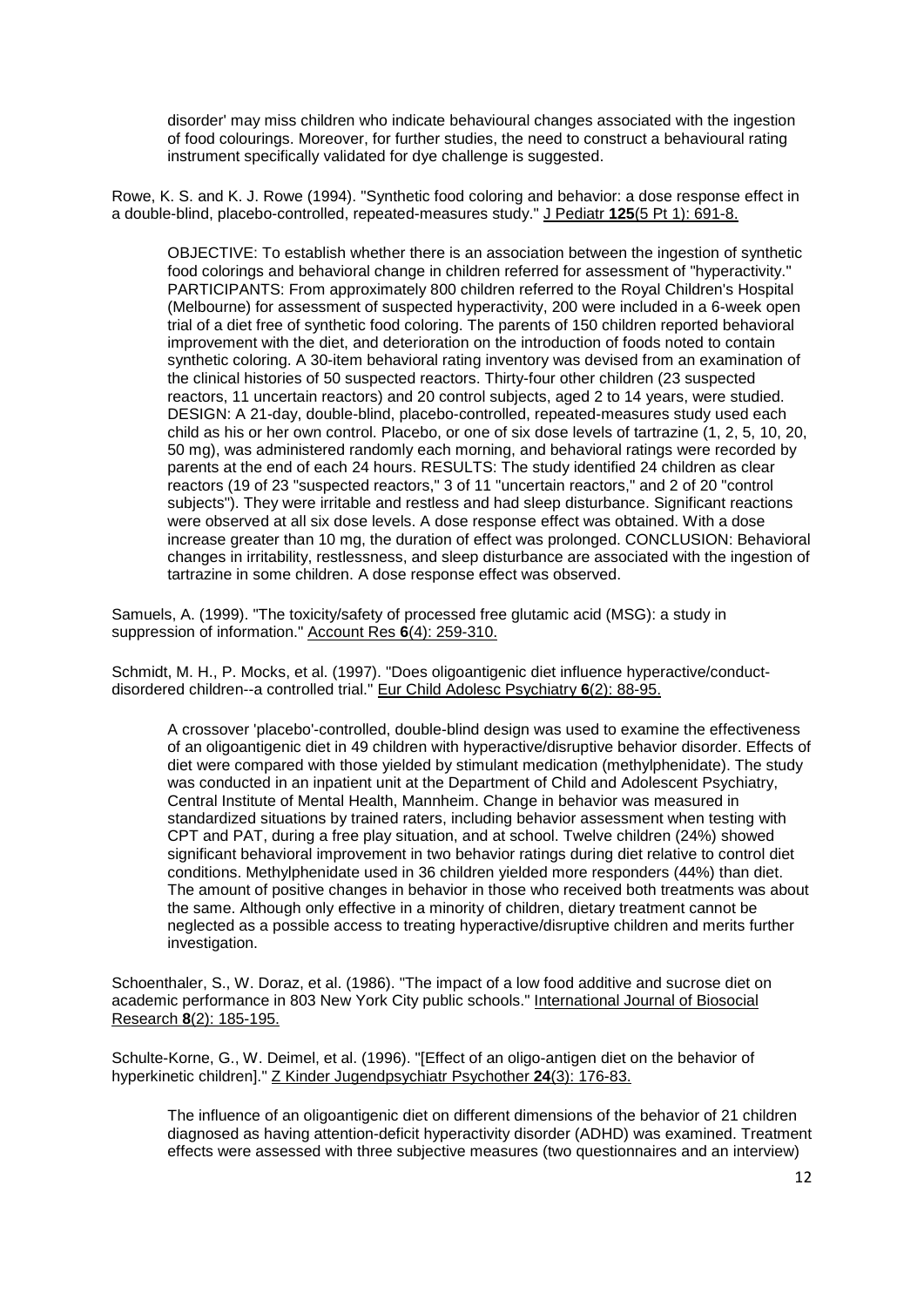and three objective measures (two attention tests and actometer). The study was divided into three phases: baseline, diet and provocation, each lasting three weeks. A crossover design was used. A significant effect was found for the subjective measures, but not for the objective measures. The results are discussed in terms of possible types of effects, e. g. rater effects and environmental effects. It may be that the oligoantigenic diet influences only certain dimensions of hyperactivity.

Settipane, G. A., F. H. Chafee, et al. (1976). "Significance of tartrazine sensitivity in chronic urticaria of unknown etiology." J Allergy Clin Immunol **57**(6): 541-6.

Of 38 patients with chronic urticaria of unknown etiology who were evaluated for food and drug additive sensitivity, 53% (20/38) had urticaria for 1 yr or more. Total eosinophil counts were not elevated in most patients, and the frequency of atopy was found to be similar to that in a general population. Of these 38 patients, 10 (26%) had a personal history of aspirin intolerance, but elimination of aspirin did not relieve the urticaria. In a double-blind crossover challenge with 0.22 mg of tartrazine and a control, tartrazine sensitivity was found in 8% (3/38) of patients with chronic urticaria and 20% (2/10) of patients with aspirin intolerance.

Steel, R. J. (1997). "Thiamine deficiency in a cat associated with the preservation of 'pet meat' with sulphur dioxide." Aust Vet J **75**(10): 719-21.

A cat with allergic dermatitis was fed a diet of fresh meat and a multi-vitamin supplement for 38 days to exclude food allergy as a cause of its dermatopathy. The cat died as a result of acute thiamine deficiency, which was caused by inactivation of thiamine by the preservative, sulphur dioxide. The continuing undeclared usage of sulphites in the Australian pet food industry is discussed.

Steinman, H. A., M. Le Roux, et al. (1993). "Sulphur dioxide sensitivity in South African asthmatic children." S Afr Med J **83**(6): 387-90.

Sulphur dioxide (SO2) is a well-known precipitant of asthmatic attacks. Many foodstuffs are preserved with SO2 and other sulphites. In this study 37 asthmatic children attending the Allergy Clinic at the Red Cross Children's Hospital were challenged with SO2 in apple juice in a dose similar to that commonly ingested in soft-drinks containing this preservative. The responses of these children were compared with the responses of 22 asthmatics challenged with apple juice alone. Sixteen out of 37 children (43.2%) challenged with SO2 reacted with a fall in forced expiratory volume in 1 second (FEV1) of more than 10% compared with none of the 22 control asthmatic children challenged with apple juice alone  $(P = 0.0016)$ . Girls were found to be more sensitive than boys. A 20% or more fall in FEV1 occurred in 8 (21.6%) of the children challenged with SO2 compared with none in the control group ( $P = 0.039$ ). There was an individual variability in the responses of sensitive individuals to the SO2 challenge. Reactions occurred in spite of maintenance medication and occurred within 5-30 minutes of challenge. Since sulphite sensitivity is common in asthmatic children, ingestion of sulphites should be avoided.

Steinman, H. A. and E. G. Weinberg (1986). "The effects of soft-drink preservatives on asthmatic children." S Afr Med J **70**(7): 404-6.

Sulphites, used extensively as preservatives in foods and soft drinks, are known to precipitate asthma attacks in 5-10% of susceptible children. Among children attending the Allergy Clinic at the Red Cross War Memorial Children's Hospital, Cape Town, many were found to be sensitive to sulphites. The basis of asthma therapy is modification of the environment and avoidance of precipitating factors. Medical personnel counselling parents of asthmatic children should be aware of this factor. A list of soft drinks containing sulphites and other preservatives is included.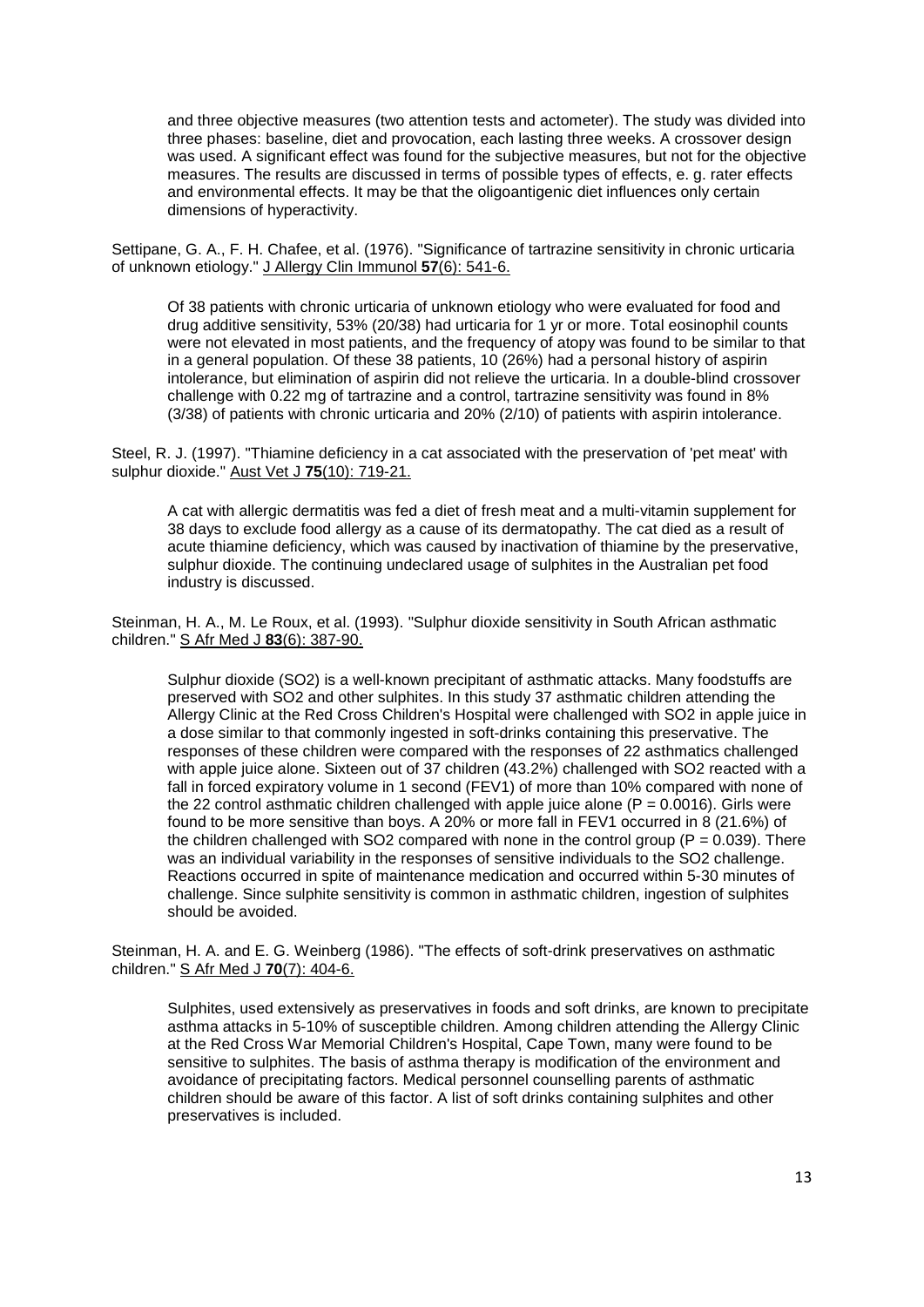Studdert, V. P. and R. H. Labuc (1991). "Thiamin deficiency in cats and dogs associated with feeding meat preserved with sulphur dioxide." Aust Vet J **68**(2): 54-7.

Thiamin deficiency was diagnosed in cats and dogs being fed fresh minced meat, which contained sulphur dioxide as a preservative and less than 0.5 mg/kg thiamin. Thiamin in the meat and in added dietary ingredients, including a supplementary vitamin mixture, was destroyed by the sulphur dioxide.

Swain, A., V. Soutter, et al. (1985). "Salicylates, oligoantigenic diets, and behaviour." Lancet **2**(8445): 41-2.

Swanson, J. M. and M. Kinsbourne (1980). "Food dyes impair performance of hyperactive children on a laboratory learning test." Science **207**(4438): 1485-7.

Forty children were given a diet free of artificial food dyes and other additives for 5 days. Twenty of the children had been classified as hyperactive by scores on the Conners Rating Scale and were reported to have favorable responses to stimulant medication. A diagnosis of hyperactivity had been rejected in the other 20 children. Oral challenges with large doses (100 or 150 milligrams) of a blend of FD & C approved food dyes or placebo were administered on days 4 and 5 of the experiment. The performance of the hyperactive children on paired-associate learning tests on the day they received the dye blend was impaired relative to their performance after they received the placebo, but the performance of the nonhyperactive group was not affected by the challenge with the food dye blend.

Timberlake, C. M., A. K. Toun, et al. (1992). "Precipitation of asthma attacks in Melanesian adults by sodium metabisulphite." P N G Med J **35**(3): 186-90.

Seven Melanesian asthmatic patients were challenged with substances that have been shown to precipitate asthma attacks in asthma patients in developed countries. Patients were challenged in a double-blind fashion using placebo and active substances. The active substances were tartrazine, sodium metabisulphite, aspirin and betel nut. All 7 patients were challenged with tartrazine and sodium metabisulphite; 5 were challenged with aspirin also, but only 2 were challenged with betel nut. Asthma attacks were precipitated by sodium metabisulphite in 3 patients. No other substances precipitated asthma. As sodium metabisulphite is a common food additive, these results suggest that processed foods introduced into developing countries may have an important role in precipitating asthma attacks in susceptible persons.

Towns, S. J. and C. M. Mellis (1984). "Role of acetyl salicylic acid and sodium metabisulfite in chronic childhood asthma." Pediatrics **73**(5): 631-7.

The role of a commonly ingested food additive, the preservative sodium metabisulfite (MBS), and aspirin (ASA), in chronic asthma has been studied in 29 children. After 1 week on a strict elimination diet, all 29 children were challenged, in a single-blind fashion, in the pulmonary function laboratory on three consecutive days with placebo, MBS (capsule form and solution), and ASA. Children with a positive response to MBS were prescribed a diet that excluded foods containing MBS. Patients with a positive response to ASA were prescribed a diet excluding medications containing aspirin and natural salicylates. After 3 months on these restricted diets, the children were reassessed to determine whether there had been any therapeutic response. There was a 66% (19/29) incidence of positive challenge (greater than 20% decrease in forced expiratory volume in one second) with MBS and a 21% (6/29) incidence of positive challenge with ASA. None of the children reacted to MBS in capsule form (maximum dose = 100 mg), but 19/29 reacted to MBS in solution with 30 mL of 0.5% citric acid. After 3 months on the restricted diet, four of 19 children on the MBS-free diet and one of six on the salicylate-free diet had objective signs of improvement, namely, reduction in asthma medications and/or improvement in lung function. Unfortunately, compliance with the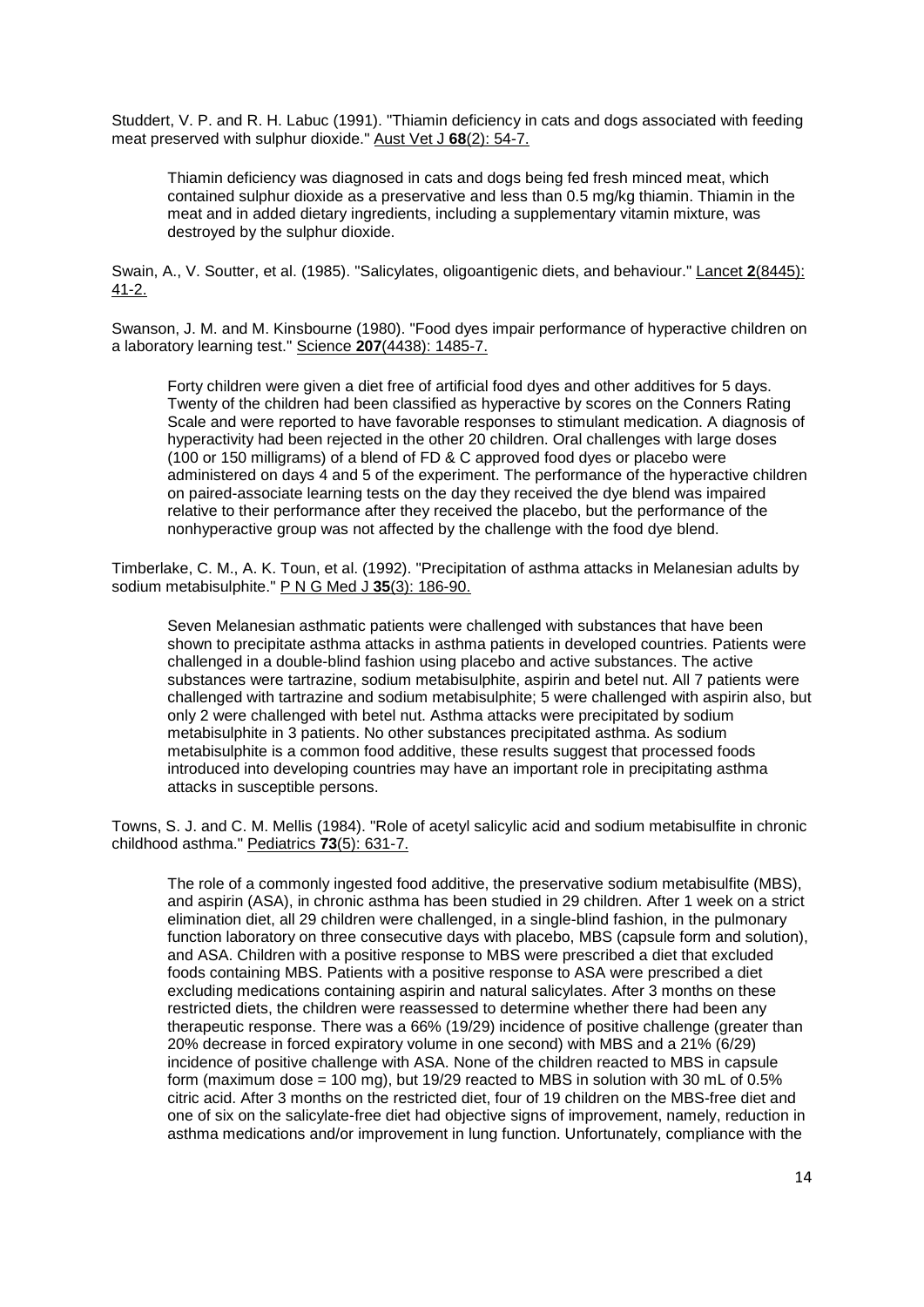restrictive diet during this 3-month period was poor, particularly with the ASA-sensitive children.(ABSTRACT TRUNCATED AT 250 WORDS)

Trindade, V. M., A. M. Brusque, et al. (2002). "Ganglioside alterations in the central nervous system of rats chronically injected with methylmalonic and propionic acids." Metab Brain Dis **17**(2): 93-102.

Neurological dysfunction and structural cerebral abnormalities are commonly found in patients with methylmalonic and propionic acidemia. However, the mechanisms underlying the neuropathology of these disorders are poorly understood. We have previously demonstrated that methylmalonic and propionic acids induce a significant reduction of ganglioside Nacetylneuraminic acid in the brain of rats subjected to chronic administration of these metabolites. In the present study, we investigated the in vivo effects of chronic administration of methylmalonic (MMA) and propionic (PA) acids (from the 6th to the 28th day of life) on the distribution and composition of gangliosides in the cerebellum and cerebral cortex of rats. Control rats were treated with the same volumes of saline. It was first verified that MMA and PA treatment did not modify body, cerebellum, or cortical weight, nor the ganglioside concentration in the cerebral cortex of the animals. In contrast, a significant reduction in total ganglioside content in the cerebellum of approximately 20-30% and 50% of control levels occurred in rats injected with MMA and PA, respectively. Moreover, chronic MMA and PA administration did not interfere with the ganglioside pattern in the cerebral cortex, whereas the distribution of individual gangliosides was altered in the cerebellum of MMA- and PA-treated animals. Rats injected with MMA demonstrated a marked decrease in GM1 and GD3, whereas chronic PA treatment provoked a significant reduction of all ganglioside species, with the exception of an increase in GM2. Since gangliosides are closely related to the dendritic surface and other neural membranes, indirectly reflecting synaptogenesis, these ganglioside abnormalities may be associated with the brain damage found in methylmalonic and propionic acidemias.

Uhlig, T., A. Merkenschlager, et al. (1997). "Topographic mapping of brain electrical activity in children with food-induced attention deficit hyperkinetic disorder." Eur J Pediatr **156**(7): 557-61.

In 15 children suffering from food induced attention deficit hyperkinetic syndrome, topographic EEG mapping of brain electrical activity was carried out following avoidance and ingestion of previously identified provoking foods. A crossover design was used and recordings were interpreted independently by two investigators, one of whom was blind to the order of testing. During consumption of provoking foods there was a significant increase in betal activity in the frontotemporal areas of the brain. This investigation is the first one to show an association between brain electrical activity and intake of provoking foods in children with food-induced attention deficit hyperactivity disorder. CONCLUSIONS: These data support the hypothesis that in a subgroup of children with attention deficit hyperactivity disorder certain foods may not only influence clinical symptoms but may also alter brain electrical activity.

Weiss, B., J. H. Williams, et al. (1980). "Behavioral responses to artificial food colors." Science **207**(4438): 1487-9.

Twenty-two young children, maintained on a diet that excluded certain foods, were challenged intermittently with a blend of seven artificial colors in a double-blind trial. Parents' observations provided the criteria of response. One child that responded mildly to the challenge and one that responded dramatically were detected. The latter, a 34-month-old female, showed a significant increase in aversive behaviors. These results further confirm previous controlled studies.

Wyse, A. T., A. M. Brusque, et al. (1998). "Inhibition of Na+,K+-ATPase from rat brain cortex by propionic acid." Neuroreport **9**(8): 1719-21.

Buffered propionic acid was injected s.c. into rats twice a day at 8 h intervals from the 6 to 21 days of age. Control rats received saline in the same volumes. The animals were weighed